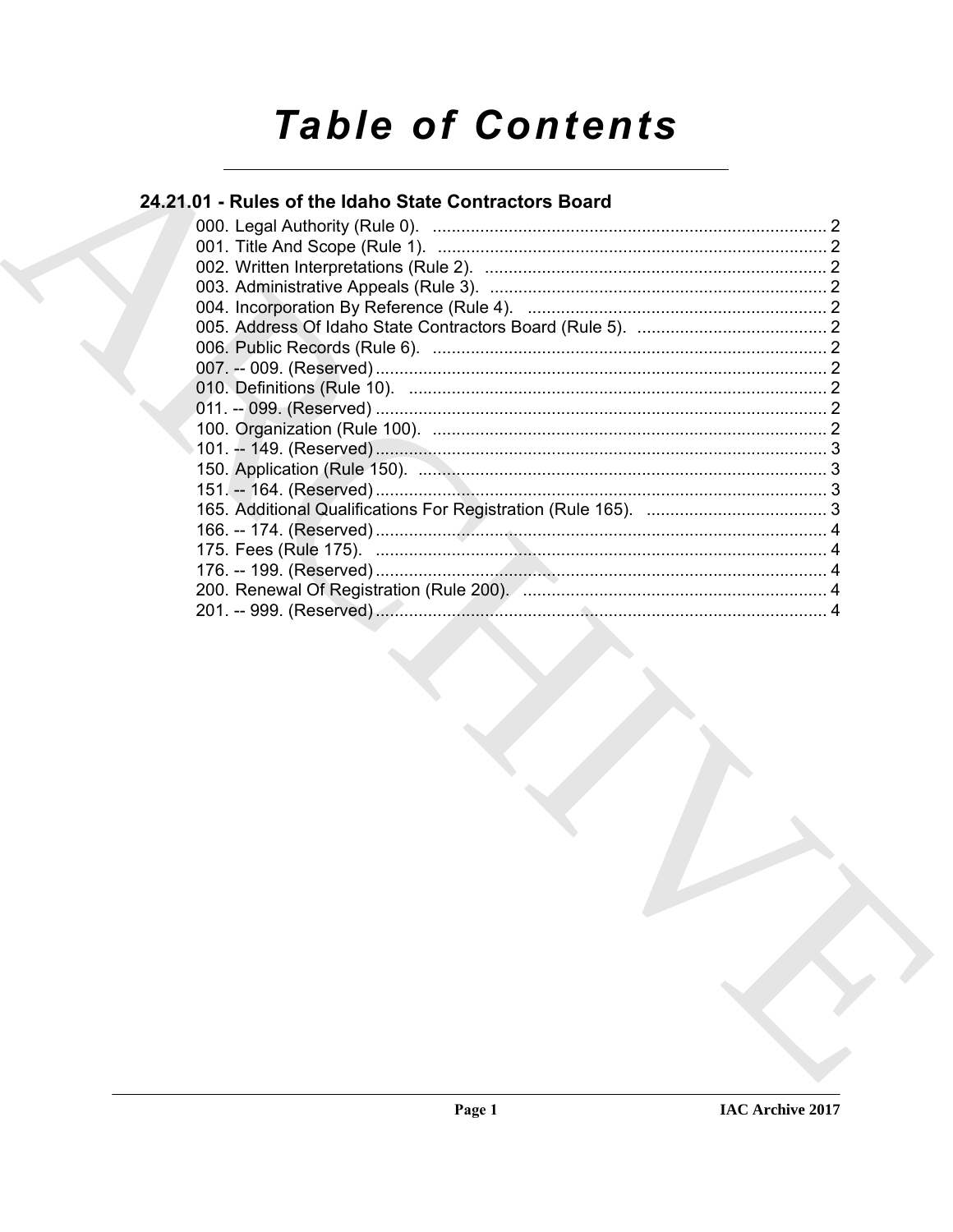#### **IDAPA 24 TITLE 21 CHAPTER 01**

#### **24.21.01 - RULES OF THE IDAHO STATE CONTRACTORS BOARD**

#### <span id="page-1-1"></span><span id="page-1-0"></span>**000. LEGAL AUTHORITY (RULE 0).**

These rules are hereby prescribed and established pursuant to the authority vested in the Idaho State Contractors Board by the provisions of Section 54-5206, Idaho Code. (3-30-06)

#### <span id="page-1-2"></span>**001. TITLE AND SCOPE (RULE 1).**

These rules shall be cited as IDAPA 24.21.01, "Rules of the Idaho State Contractors Board." (3-30-06)

#### <span id="page-1-3"></span>**002. WRITTEN INTERPRETATIONS (RULE 2).**

The Board may have written statements that pertain to the interpretation of the rules of this chapter. Such interpretations, if any, are available for public inspection and copying at cost in the main office of the Bureau of Occupational Licenses.

#### <span id="page-1-4"></span>**003. ADMINISTRATIVE APPEALS (RULE 3).**

Administrative appeals shall be governed by the Administrative Procedure Act, Title 67, Chapter 52, Idaho Code. (3-30-06)

#### <span id="page-1-5"></span>**004. INCORPORATION BY REFERENCE (RULE 4).**

These rules do not incorporate by reference any document other than those Sections of Idaho Code so referenced. (3-30-06)

#### <span id="page-1-6"></span>**005. ADDRESS OF IDAHO STATE CONTRACTORS BOARD (RULE 5).**

**[CH](mailto:con@ibol.idaho.gov)APTER 01**<br> **CHAPTER 01**<br> **CHAPTER 01**<br> **CHAPTER 01**<br> **CHAPTER 01**<br> **CHAPTER 01**<br> **CHAPTER 01**<br> **CHAPTER 01**<br> **CHAPTER 01**<br> **CHAPTER 0.000**<br> **CHAPTER 0.000**<br> **CHAPTER 0.000**<br> **CHAPTER 0.000**<br> **CHAPTER 0.000**<br> **CHAPTER 0** The office of the Idaho State Contractors Board is located within the Bureau of Occupational Licenses, 700 W. State Street, Boise, Idaho 83702. The Bureau is open between the hours of 8:00 a.m. and 5:00 p.m. each day except Saturdays, Sundays and holidays. The telephone number of the Board is (208) 334-3233. The Board's fax number is (208) 334-3945. The Board's e-mail address is con@ibol.idaho.gov. The Board's official website is http:// www.ibol.idaho.gov.

#### <span id="page-1-7"></span>**006. PUBLIC RECORDS (RULE 6).**

The records associated with the Idaho State Contractors Board are subject to the provisions of the Idaho Public<br>Records Act, Title 74, Chapter 1, Idaho Code. (3-30-06) Records Act, Title 74, Chapter 1, Idaho Code.

#### <span id="page-1-8"></span>**007. -- 009. (RESERVED)**

#### <span id="page-1-9"></span>**010. DEFINITIONS (RULE 10).**

<span id="page-1-15"></span><span id="page-1-14"></span><span id="page-1-13"></span><span id="page-1-12"></span>**01. Board**. Board means the Idaho State Contractors Board as created in Section 54-5206, Idaho Code.  $(3-30-06)$ 

**02. Bureau**. Bureau means the Idaho Bureau of Occupational Licenses as created in Section 67-2602, Idaho Code. (3-30-06)

**03. Person**. Person means any individual, firm, partnership, limited liability company, limited liability partnership, corporation, trust, association or other entity or organization capable of conducting business, or any combination thereof acting as a unit. combination thereof acting as a unit.

#### <span id="page-1-10"></span>**011. -- 099. (RESERVED)**

#### <span id="page-1-17"></span><span id="page-1-16"></span><span id="page-1-11"></span>**100. ORGANIZATION (RULE 100).**

**01. Meetings**. The Board shall meet not less than once during each calendar quarter and at such times and places as designated by the Board or the Chairman of the Board. Special meetings may be held at the call of the Chairman, and all members shall be notified in writing. Chairman, and all members shall be notified in writing.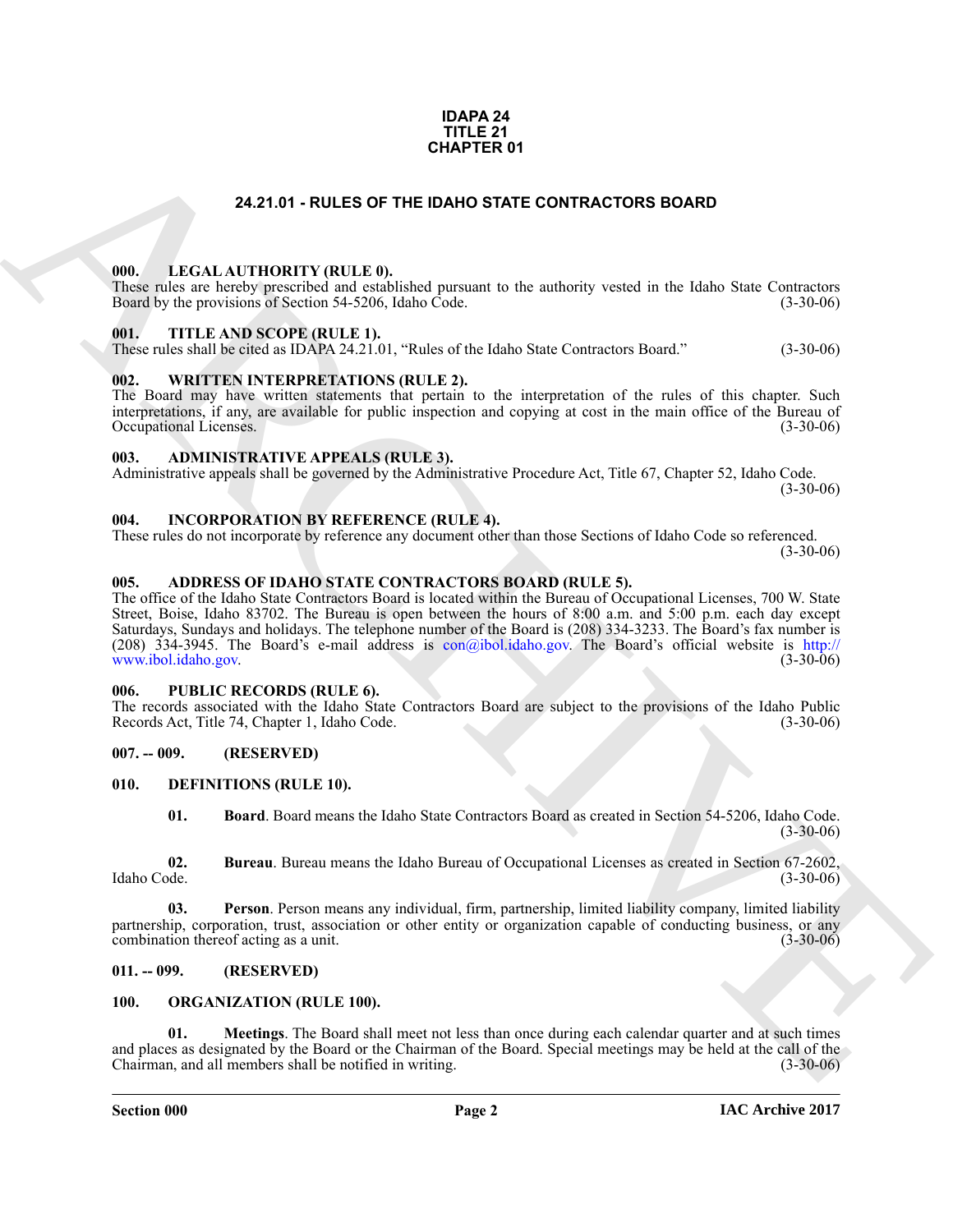#### <span id="page-2-8"></span><span id="page-2-0"></span>**101. -- 149. (RESERVED)**

#### <span id="page-2-7"></span><span id="page-2-1"></span>**150. APPLICATION (RULE 150).**

#### <span id="page-2-2"></span>**151. -- 164. (RESERVED)**

#### <span id="page-2-6"></span><span id="page-2-5"></span><span id="page-2-4"></span><span id="page-2-3"></span>**165. ADDITIONAL QUALIFICATIONS FOR REGISTRATION (RULE 165).**

|                                     | <b>Bureau of Occupational Licenses</b>                                                       | <b>Rules of the Idaho State Contractors Board</b>                                                                                                                                                                                                                                                                                                                                                                                                                                                                                                                                                          |                                                                                                                            |
|-------------------------------------|----------------------------------------------------------------------------------------------|------------------------------------------------------------------------------------------------------------------------------------------------------------------------------------------------------------------------------------------------------------------------------------------------------------------------------------------------------------------------------------------------------------------------------------------------------------------------------------------------------------------------------------------------------------------------------------------------------------|----------------------------------------------------------------------------------------------------------------------------|
| a.<br>Title 67, Idaho Code.         |                                                                                              | All meetings shall be held in accordance with the Idaho Open Meeting Law, Chapters $2340 - 2347$ ,                                                                                                                                                                                                                                                                                                                                                                                                                                                                                                         | $(3-30-06)$                                                                                                                |
| b.<br>the Board as a whole.         |                                                                                              | A minimum of three (3) Board members shall constitute a quorum and shall be required for the<br>transaction of business. A majority vote of the Board members present at a meeting shall be considered the action of                                                                                                                                                                                                                                                                                                                                                                                       | $(3-30-06)$                                                                                                                |
| 02.                                 | members a Chairman, who shall assume the duty of the office immediately upon such selection. | Organization of the Board. At the first meeting of each fiscal year, the Board shall elect from its                                                                                                                                                                                                                                                                                                                                                                                                                                                                                                        | $(3-30-06)$                                                                                                                |
| a.                                  | officio member of all committees.                                                            | The Chairman shall when present, preside at all meetings, appoint with the consent of the Board, all<br>committees, and shall otherwise perform all duties pertaining to the office of Chairman. The Chairman shall be an ex-                                                                                                                                                                                                                                                                                                                                                                              | $(3-30-06)$                                                                                                                |
| b.                                  | Code, and as defined under contract between the Bureau and the Board.                        | The Chief of the Bureau shall act as an agent of the Board and shall be the official keeper of all<br>records of the Board. The Bureau shall provide such services as may be authorized by Chapter 26, Title 67, Idaho                                                                                                                                                                                                                                                                                                                                                                                     | $(3-30-06)$                                                                                                                |
| $101. - 149.$                       | (RESERVED)                                                                                   |                                                                                                                                                                                                                                                                                                                                                                                                                                                                                                                                                                                                            |                                                                                                                            |
| $151. - 164.$                       | (RESERVED)                                                                                   | Each applicant for registration shall submit a complete application on applications forms approved by the board<br>together with the required fee(s). The applicant must provide or facilitate the provision of any supplemental third<br>party documents that may be required. Applications on file with the Board where an applicant has failed to respond to<br>a Board request or where the applications have lacked activity for twelve (12) consecutive months shall be deemed<br>denied and shall be terminated upon thirty (30) days written notice unless good cause is established to the Board. | $(5-8-09)$                                                                                                                 |
|                                     | ADDITIONAL QUALIFICATIONS FOR REGISTRATION (RULE 165).                                       |                                                                                                                                                                                                                                                                                                                                                                                                                                                                                                                                                                                                            |                                                                                                                            |
| 165.<br>Idaho Code and these rules. |                                                                                              | Applicants for a registration shall meet the following qualifications in addition to those set forth in Section 54-5210,                                                                                                                                                                                                                                                                                                                                                                                                                                                                                   |                                                                                                                            |
| 01.                                 | registration, which the board shall determine in accordance with the following:              | Felony Conviction. Not have been convicted of any felony in a state or federal court; provided the<br>applicant may make written request to the board for an exemption review to determine the applicant's suitability for                                                                                                                                                                                                                                                                                                                                                                                 |                                                                                                                            |
| 02.                                 | The board may, at its discretion, grant an interview of the applicant.                       | <b>Exemption Review.</b> The exemption review shall consist of a review of any documents relating to<br>the felony and any supplemental information provided by the applicant bearing upon his suitability for registration.                                                                                                                                                                                                                                                                                                                                                                               |                                                                                                                            |
| a.                                  | During the review, the board shall consider the following factors or evidence:               |                                                                                                                                                                                                                                                                                                                                                                                                                                                                                                                                                                                                            |                                                                                                                            |
| i.                                  | The severity or nature of the felony;                                                        |                                                                                                                                                                                                                                                                                                                                                                                                                                                                                                                                                                                                            |                                                                                                                            |
| ii.                                 | The period of time that has passed since the felony under review;                            |                                                                                                                                                                                                                                                                                                                                                                                                                                                                                                                                                                                                            |                                                                                                                            |
| iii.                                | The number or pattern of felonies or other similar incidents;                                |                                                                                                                                                                                                                                                                                                                                                                                                                                                                                                                                                                                                            |                                                                                                                            |
| iv.                                 |                                                                                              | The circumstances surrounding the crime that would help determine the risk of repetition;                                                                                                                                                                                                                                                                                                                                                                                                                                                                                                                  |                                                                                                                            |
| V.                                  | The relationship of the crime to the registered practice of construction; and                |                                                                                                                                                                                                                                                                                                                                                                                                                                                                                                                                                                                                            | $(4-2-08)$<br>$(4-2-08)$<br>$(4-2-08)$<br>$(4-2-08)$<br>$(4-2-08)$<br>$(4-2-08)$<br>$(4-2-08)$<br>$(4-2-08)$<br>$(4-2-08)$ |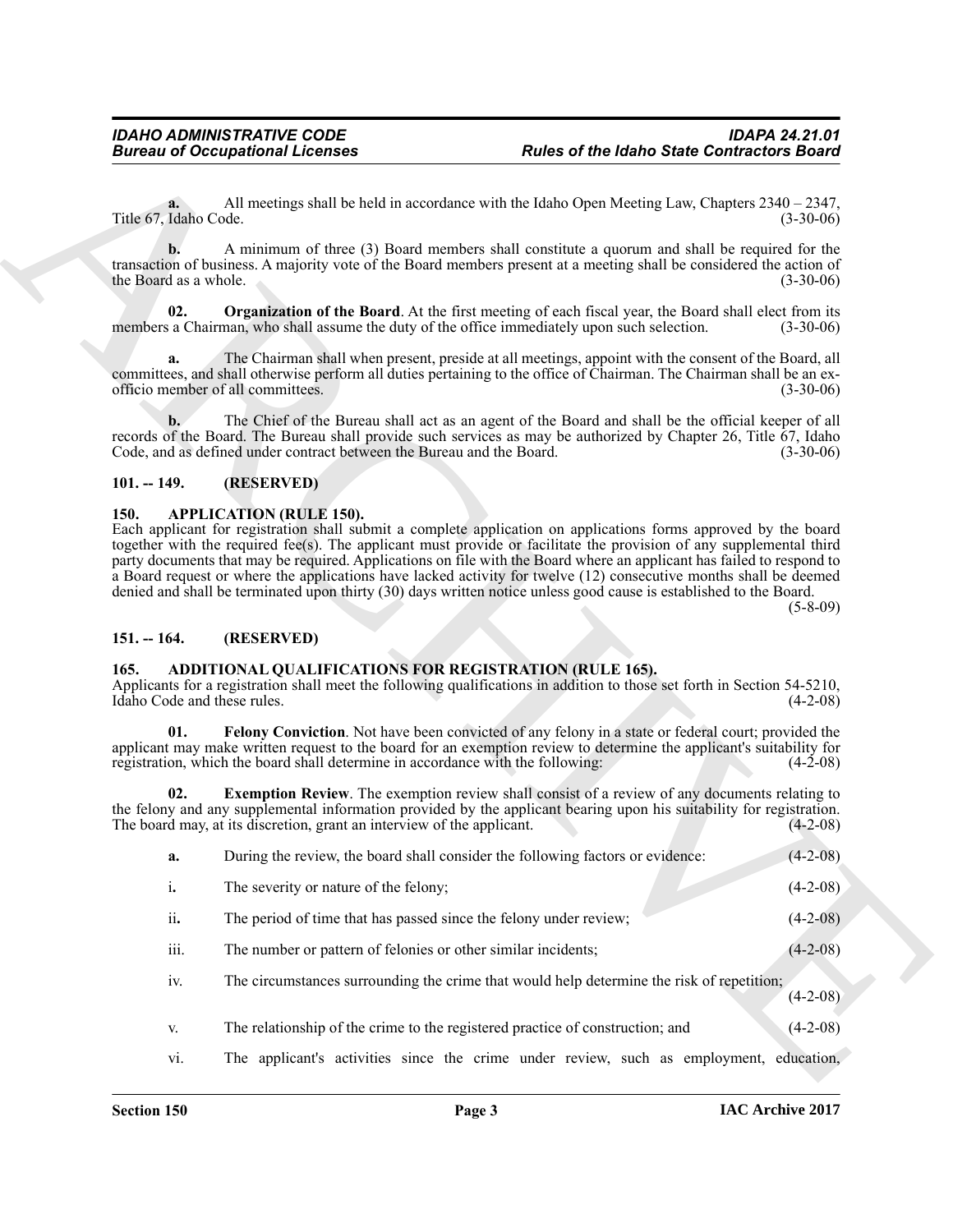#### <span id="page-3-6"></span><span id="page-3-5"></span><span id="page-3-1"></span><span id="page-3-0"></span>**175. FEES (RULE 175).**

| <b>Bureau of Occupational Licenses</b>                                                                                                                          |                                                                            | <b>Rules of the Idaho State Contractors Board</b>                                                                                                                                                                                                                                                                                                        |             |  |
|-----------------------------------------------------------------------------------------------------------------------------------------------------------------|----------------------------------------------------------------------------|----------------------------------------------------------------------------------------------------------------------------------------------------------------------------------------------------------------------------------------------------------------------------------------------------------------------------------------------------------|-------------|--|
| rehabilitation.                                                                                                                                                 |                                                                            | participation in treatment, payment of restitution, or any other factors which may be evidence of current                                                                                                                                                                                                                                                | $(4-2-08)$  |  |
| $\mathbf{b}$ .                                                                                                                                                  |                                                                            | The applicant shall bear the burden of establishing his current suitability for registration. $(4-2-08)$                                                                                                                                                                                                                                                 |             |  |
| 03.                                                                                                                                                             | from any fraud or material misrepresentations.                             | Fraud in Application Process. The registration application and supporting documents are free                                                                                                                                                                                                                                                             | $(4-2-08)$  |  |
| $166. - 174.$                                                                                                                                                   | (RESERVED)                                                                 |                                                                                                                                                                                                                                                                                                                                                          |             |  |
| FEES (RULE 175).<br>175.<br>Fees are not refundable, therefore, applications should not be filed unless the applicant can meet all requirements.<br>$(3-30-06)$ |                                                                            |                                                                                                                                                                                                                                                                                                                                                          |             |  |
| 01.                                                                                                                                                             |                                                                            | Application Fee. Application fee (includes original registration) – thirty-five dollars (\$35).                                                                                                                                                                                                                                                          | $(3-24-16)$ |  |
| 02.                                                                                                                                                             | <b>Reciprocal Fee.</b> Reciprocal fee – thirty-five dollars (\$35).        |                                                                                                                                                                                                                                                                                                                                                          | $(3-24-16)$ |  |
| 03.                                                                                                                                                             | Renewal Fee. Annual registration renewal fee – thirty-five dollars (\$35). |                                                                                                                                                                                                                                                                                                                                                          | $(3-24-16)$ |  |
| 04.                                                                                                                                                             | Reinstatement Fee. Reinstatement fee - thirty-five dollars (\$35).         |                                                                                                                                                                                                                                                                                                                                                          | $(3-24-16)$ |  |
| 05.                                                                                                                                                             | application or reinstatement of a license.                                 | Refund of Fees. No refund of fees shall be made to any person who has paid such fees for                                                                                                                                                                                                                                                                 | $(3-30-06)$ |  |
| $176. - 199.$                                                                                                                                                   | (RESERVED)                                                                 |                                                                                                                                                                                                                                                                                                                                                          |             |  |
| <b>200.</b>                                                                                                                                                     | RENEWAL OF REGISTRATION (RULE 200).                                        |                                                                                                                                                                                                                                                                                                                                                          |             |  |
| 01.                                                                                                                                                             | with Section 67-2614, Idaho Code.                                          | <b>Expiration Date.</b> All registrations expire and must be renewed annually on forms approved by the<br>Board on the birth date of an individual registrant or the anniversary date of the original registration for a business<br>entity in accordance with Section 67-2614, Idaho Code. Registrations not so renewed will be cancelled in accordance | $(3-30-06)$ |  |
| 02.                                                                                                                                                             | with Section 67-2614, Idaho Code.                                          | <b>Reinstatement</b> . Any registration cancelled for failure to renew may be reinstated in accordance                                                                                                                                                                                                                                                   | $(3-30-06)$ |  |
| $201. - 999.$                                                                                                                                                   | (RESERVED)                                                                 |                                                                                                                                                                                                                                                                                                                                                          |             |  |
|                                                                                                                                                                 |                                                                            |                                                                                                                                                                                                                                                                                                                                                          |             |  |
|                                                                                                                                                                 |                                                                            |                                                                                                                                                                                                                                                                                                                                                          |             |  |
|                                                                                                                                                                 |                                                                            |                                                                                                                                                                                                                                                                                                                                                          |             |  |
|                                                                                                                                                                 |                                                                            |                                                                                                                                                                                                                                                                                                                                                          |             |  |
|                                                                                                                                                                 |                                                                            |                                                                                                                                                                                                                                                                                                                                                          |             |  |

- <span id="page-3-11"></span><span id="page-3-8"></span><span id="page-3-7"></span>**03. Renewal Fee**. Annual registration renewal fee – thirty-five dollars (\$35). (3-24-16)
- <span id="page-3-10"></span><span id="page-3-9"></span>**04.** Reinstatement Fee. Reinstatement fee – thirty-five dollars (\$35). (3-24-16)

#### <span id="page-3-2"></span>**176. -- 199. (RESERVED)**

#### <span id="page-3-13"></span><span id="page-3-12"></span><span id="page-3-3"></span>**200. RENEWAL OF REGISTRATION (RULE 200).**

#### <span id="page-3-14"></span><span id="page-3-4"></span>**201. -- 999. (RESERVED)**